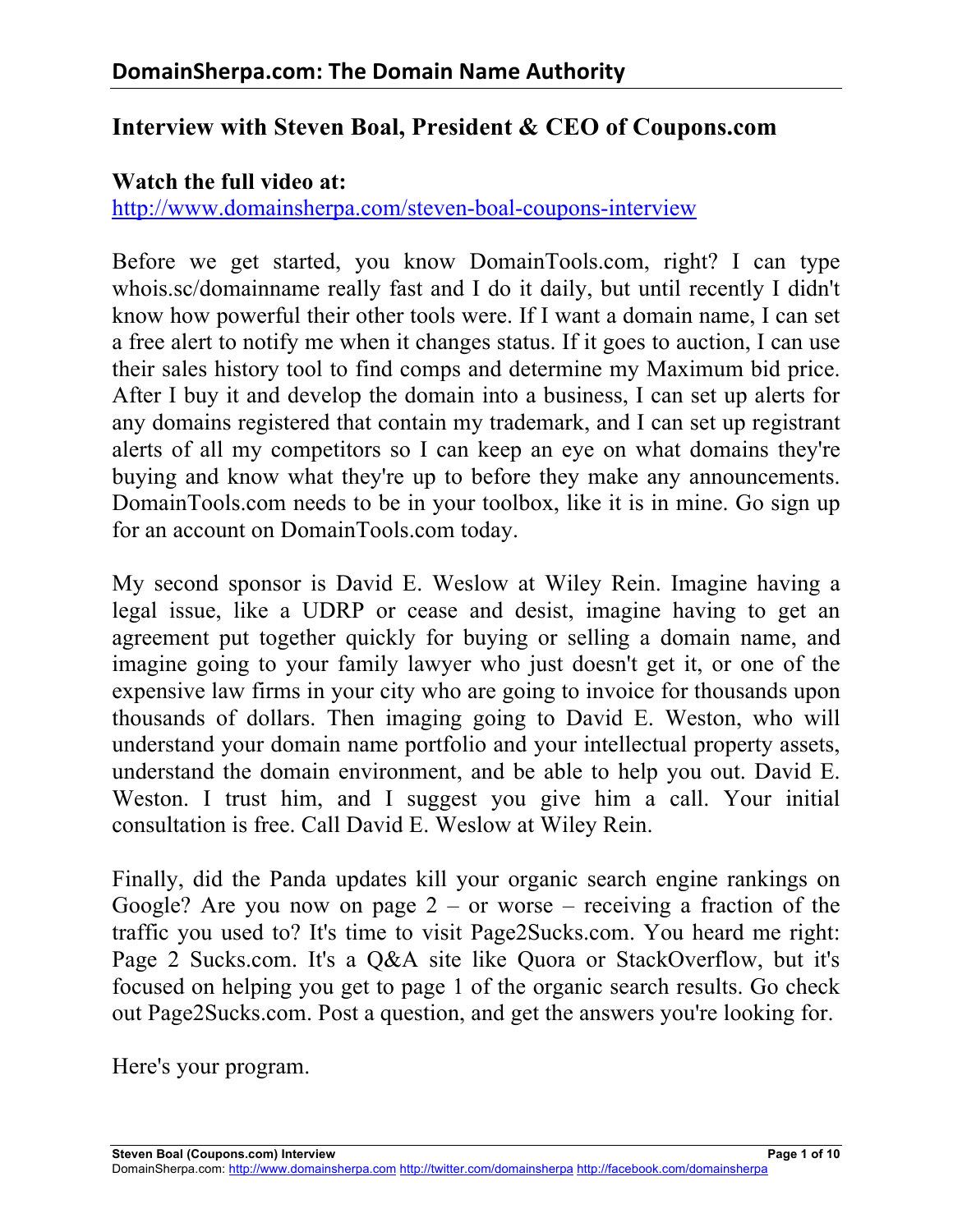# **DomainSherpa.com: The Domain Name Authority**

Michael: Hey everyone, my name is Michael Cyger and I'm the publisher of DomainSherpa.com, the domain name authority – and the place where you can learn about domain names directly from the experts themselves.

In these tough economic times, people are turning to coupons to save money. Online coupon use is growing exponentially. In 2009, 50 million online coupons were redeemed, and last year the number grew by 37 percent or another 18.5 million coupons.

Over the last year the coupon craze has become even bigger with the Groupon IPO dominating the news, and a host of other players – from Google to Facebook – entering into the coupon and deal space.

Announced on Wednesday, June 8th, Coupons.com received \$200 million from investors in a deal that values the 13 year-old coupon company at 1 billion dollars.

Putting on my entrepreneur or tech-startup hat, what I want to know is this: how has the success of Coupons.com been impacted by having a single, generic keyword domain name.

Joining me to answer this question is the CEO of Coupons.com, Steven Boal.

Steven, welcome to the show.

Steven: Thanks for having me here. It is a real pleasure.

Michael: It's our honor. First of all, congratulations on your growth, your latest funding round and \$1 Billion evaluation, that is quite impressive. Can you describe for the audience what Coupons.com does?

Steven: Sure, very simply and then we can go into more detail. But very simply Coupons.com creates an exchange, or a platform, where consumers, manufacturers and retailers speak the promotions language. And to take it down one level further for many, many decades in this country, coupons were primarily sent out via the Sunday newspaper. We are back today to 40 million household circulation in the Sunday paper which is where we were in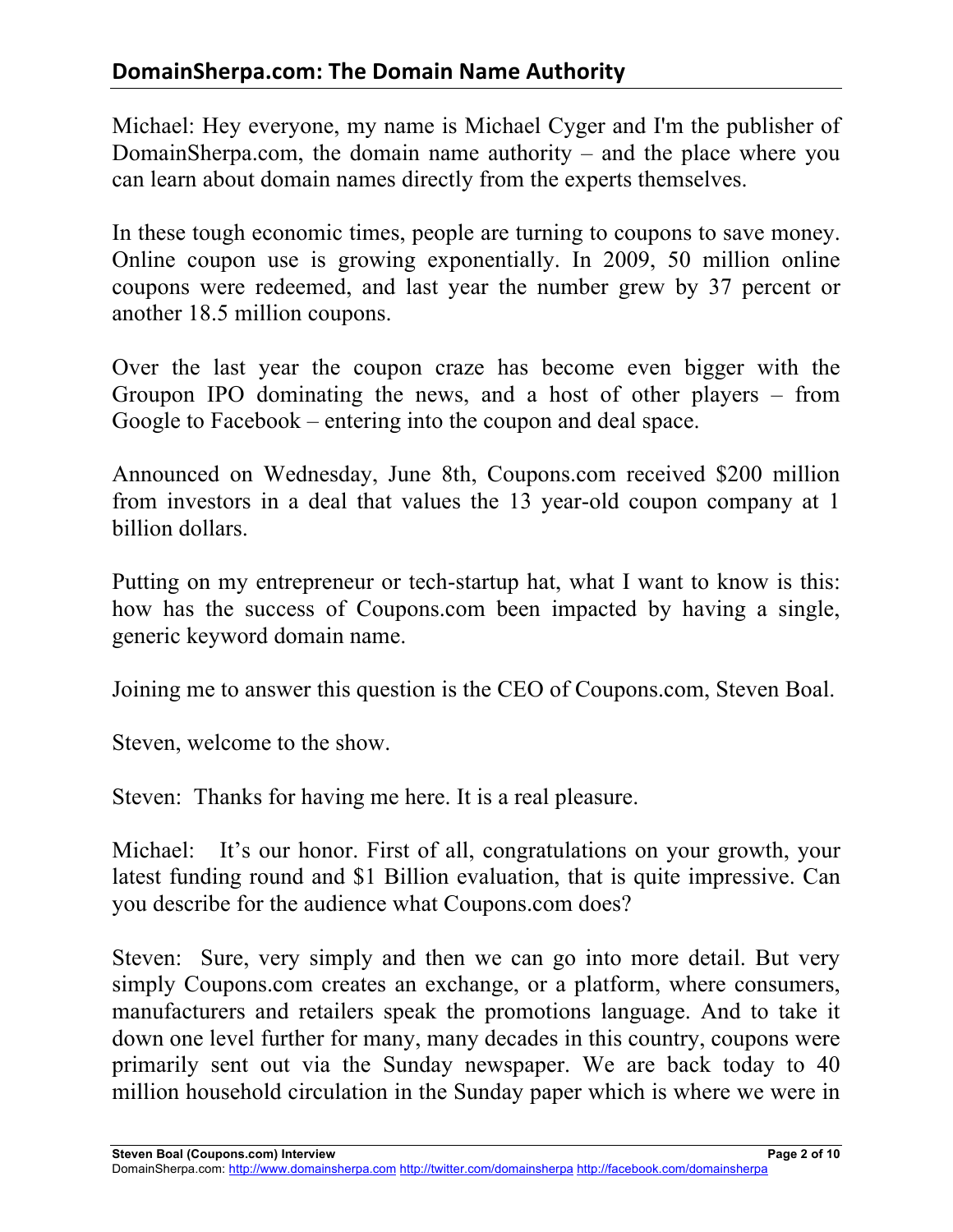# **DomainSherpa.com: The Domain Name Authority**

the 1940's, and given the population growth that is a pretty dramatic negative statement. So 13 years ago when we started the company our goal was to deliver coupons. Plain and simple! Coupons we are, coupons' our name. We are going to move coupons from the Sunday paper into a digital format. And we can talk a little bit more about the path that it took to get there, but that is what we do as a company.

Michael: Can you set the timeline for us? If you go back in history when did you launch the business? When did you acquire the Coupons.com domain name?

Steven: We launched the business in May of 1998. That is when we formed the company. The actual purchase of the Coupons.com domain name – the date escapes me. The range actually escapes me but it was actually a really rewarding experience for us. And I can tell you the story, because it is a fun story as well.

Michael: I'd love to hear that.

Steven: Sure. We were not a classic Silicon Valley company. We are still not a Silicon Valley company. We did not raise venture money. We didn't beat our chest about raising a lot of money and deploying a lot of money on things like sock puppets and television advertising and expensive domain names. But we did buy the third most expensive domain name ever sold. That is a little surprise. And what we did when we bought Coupons.com was we looked at our resources as a company. We looked at the large offline players in the promotion space and said look we just don't have the resources to go toe to toe with these folks. We are digital, we are savvy. And we are here in Silicon Valley. And we are building a company that is sustainable and disruptive but we needed to deploy our resources in the fundamentally most meaningful and ROI positive way we could.

And so what we thought was, looking at the old adage Burger King/McDonalds, right? If you call yourself Burger King and you sell burgers everybody gets it. You call yourself McDonalds it is not obvious what you do. We called ourselves Coupons.com and we knew that everything that we were going to do as a business was going to be centered around the

**Steven Boal (Coupons.com) Interview Page 3 of 10**

DomainSherpa.com: http://www.domainsherpa.com http://twitter.com/domainsherpa http://facebook.com/domainsherpa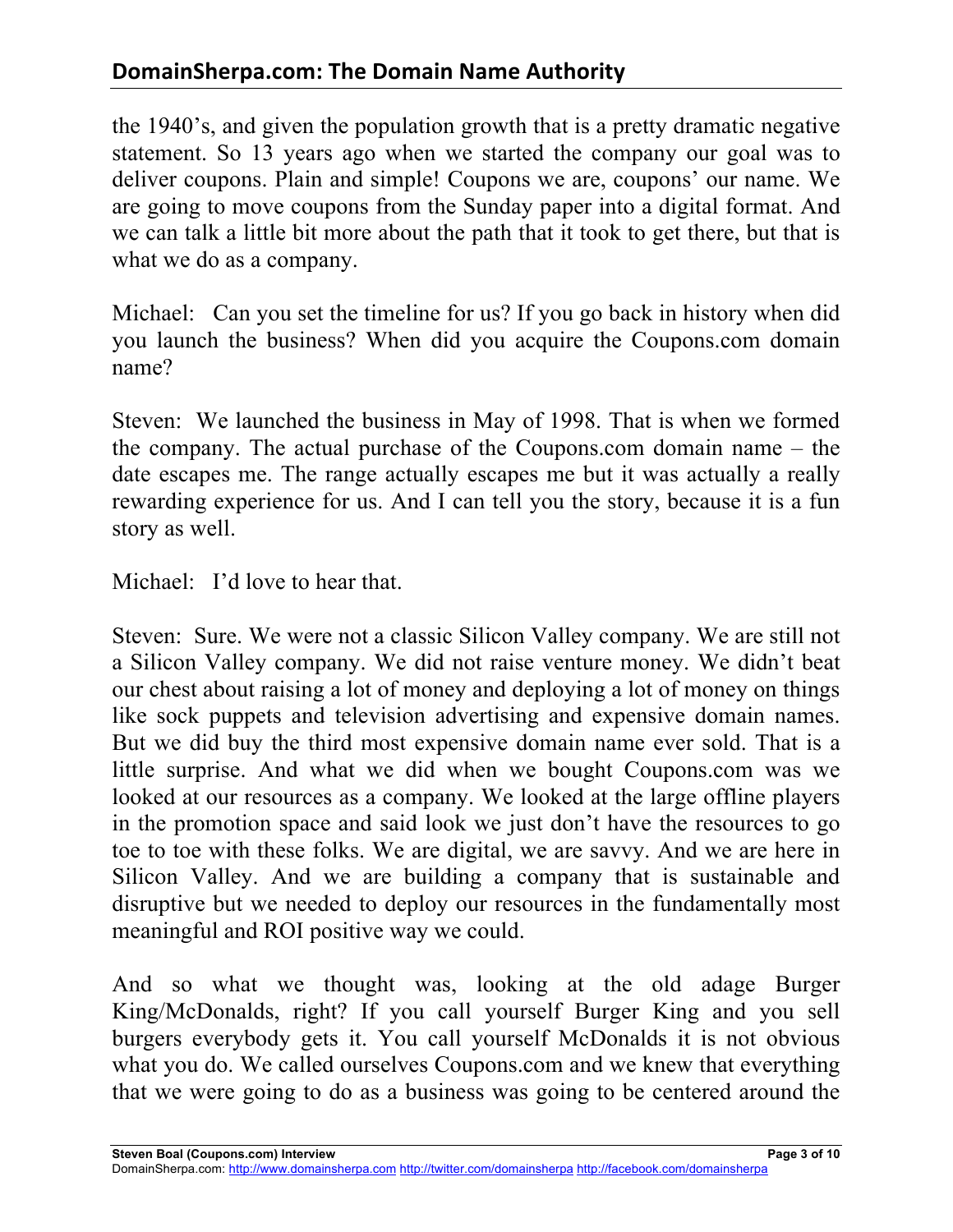promotion space in couponing. Whether it be digital, printable, electronic commerce, what have you. Coupons are coupons and it's something that people well understood.

And so I sought out the owner of Coupons.com. He was a great guy and he had been around the industry for a long time and very connected to the promotion industry but the day that I had set up to meet him he wasn't convinced that he wanted to sell it to us. I actually had a medical test. I was having intestinal pain. I had one of those tests where you drink a bunch of large containers of liquid and they watch it kind of go through your body. So I had six or eight of these things and I jumped on a plane and flew down to L.A. And so the gentleman picked me up at the airport and all I wanted to do was lay down. And we ended up going somewhere for his lunch. I watched and we talked a long time and we struck a deal. And we never really released what we spent on the domain name. But I can tell you that it was into the seven figures.

And at the time Business 2.0 magazine published regularly the top ten domain names ever purchased. And it was a badge of honor when people were bragging about these things. We had everybody under NDA. We did not want people to know that we had spent this much money on a domain name. It was a very painful check to write but to this day I think it was the best money we ever spent.

Michael: I did some research prior to the call and I saw that Coupons.com sold in 2000. Was that about the time that you bought the domain name?

Steven: Yes.

Michael: We didn't talk about this before the call, Steven but I actually saw a number that is actually in the seven figures. Is it still private information for the price tag of Coupons.com?

Steven: What number did you see and where?

**Steven Boal (Coupons.com) Interview Page 4 of 10**

DomainSherpa.com: http://www.domainsherpa.com http://twitter.com/domainsherpa http://facebook.com/domainsherpa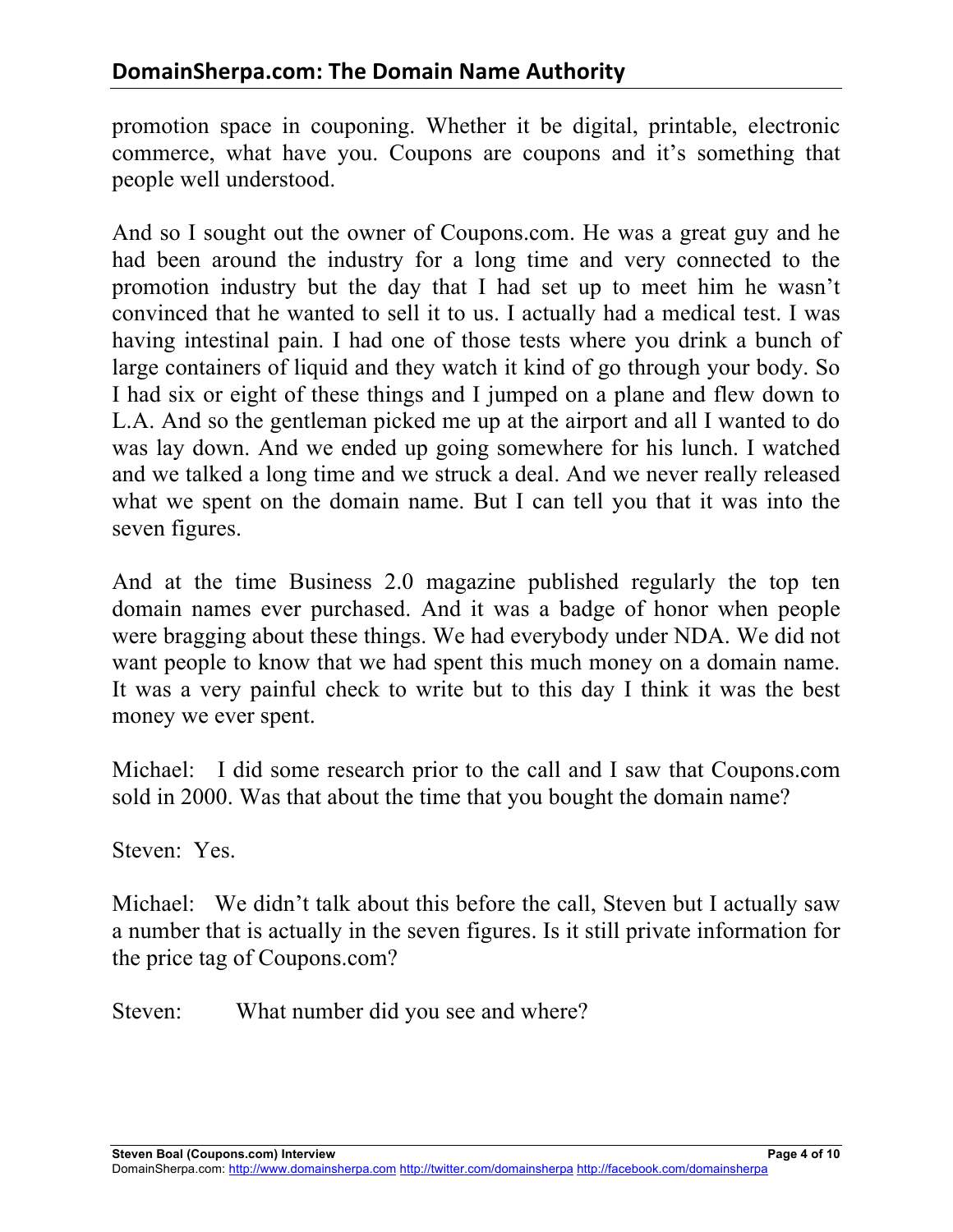# **DomainSherpa.com: The Domain Name Authority**

Michael: The number I saw was \$2,200,000 and it was on DomainTools.com when you go and you look up the price history of the domain name.

Steven: That is not the right number.

Michael: Okay, higher, lower?

Steven: Lower.

Michael: Okay in the seven figures great. So was it around the 2000 time period?

Steven: Yes it was.

Michael: So for about a year and a half or a little bit over a year and a half you were operating a coupons company without the Coupons.com domain name. Did you have a different domain name when you first launched?

Steven: We did. We ran under two different domain names but the most relevant was storecoupon.com. It was widely available. We didn't have a whole lot of dough to spend and it described somewhat what we did but not fully. Really what we were after is coupons. Now look, there is a balance, a healthy balance here. In a generic name you have intellectual property concerns. You talk about defensibility and trademark ability and things like that. But we have been able to operate successfully around that here. But in a business that hadn't changed for literally decades the notion of coupons and Coupons.com was very easy to understand.

There is a similar corollary. The newspaper delivered a book. It is called the FSI. The Free Standing Insert. We own Digital FSI and it is a mark of ours and that is because it is well understood but it is unique to us, Digital FSI.

Michael: I'm going to come back to the trademark because I have a couple of questions. I think other entrepreneurs have about trademarking a generic keyword. But I want to ask you one more question about the domain name purchase. When you purchased it for seven figures was it after a funding

**Steven Boal (Coupons.com) Interview Page 5 of 10**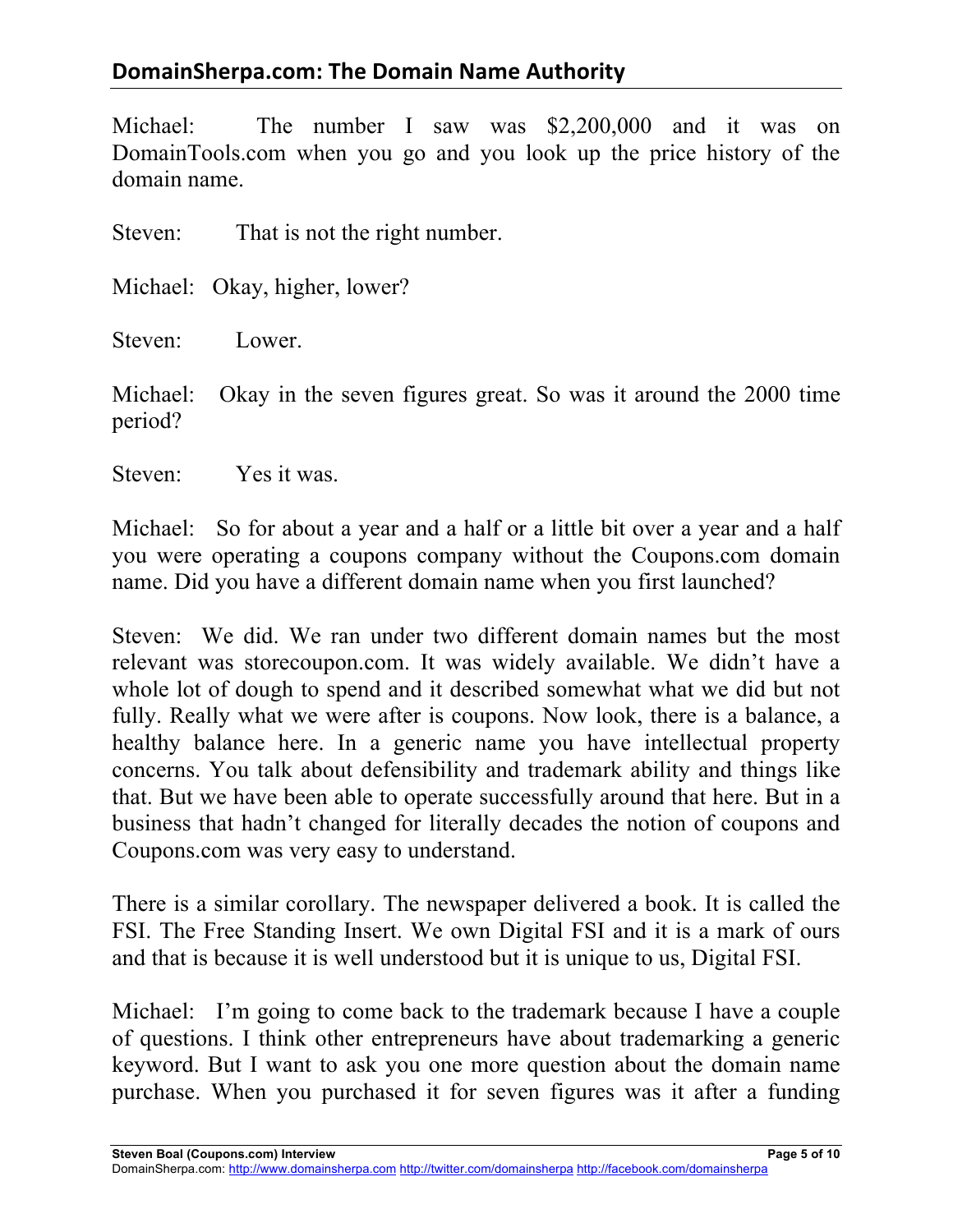event that you got at Coupons Inc. or did you actually have enough revenue at that point where you were able to buy the domain name from the previous owner?

Steven: We did not have the revenue back then but we are not venture funded as a company. We are not private equity funded. So it is very none typical. It's all been private investment. So we funded the company's growth for the past 13 years. And certainly that money came from funding.

Michael: So entrepreneurs know that naming your company, naming their company is one of the most important task that they have. And choosing a domain name goes hand and hand. What impact do you think the domain name Coupons.com has made in the development and success of your business since you acquired it in 2000?

Steven: I think it is immeasurable. Like I said before at the time it was a very painful check to write but this domain fully described what we do. And the generic way that we do it. We supply coupons on 10s of 1000s of websites every day. We operate full in the U.S. and offer coupons and vouchers in 12 European countries. And we are known to be a coupon platform. And so it was painful then but I think from a marketing perspective, and ROI, and SEO and all the things you talk about, there is no better money that we could have spent.

Michael: And that was probably an especially a painful time. 2000 was when the .com bubble had crashed. People were saying that domain names had no value and writing a seven figure check – that takes a lot of vision.

Steven: Blind ambition. You know you have to pick your terminology in not trying to be too revisionists. I'm not sure if it showed a lot of vision but it certainly showed that we had a single focus, right or wrong at the time. And look there was a lot of confusion back there. There was some company called Real Names. Remember? There was the AOL Keyword. People were trying to figure out where their place was. And we felt that domain name would survive all of the other kind of start-up naming convention companies that were coming up.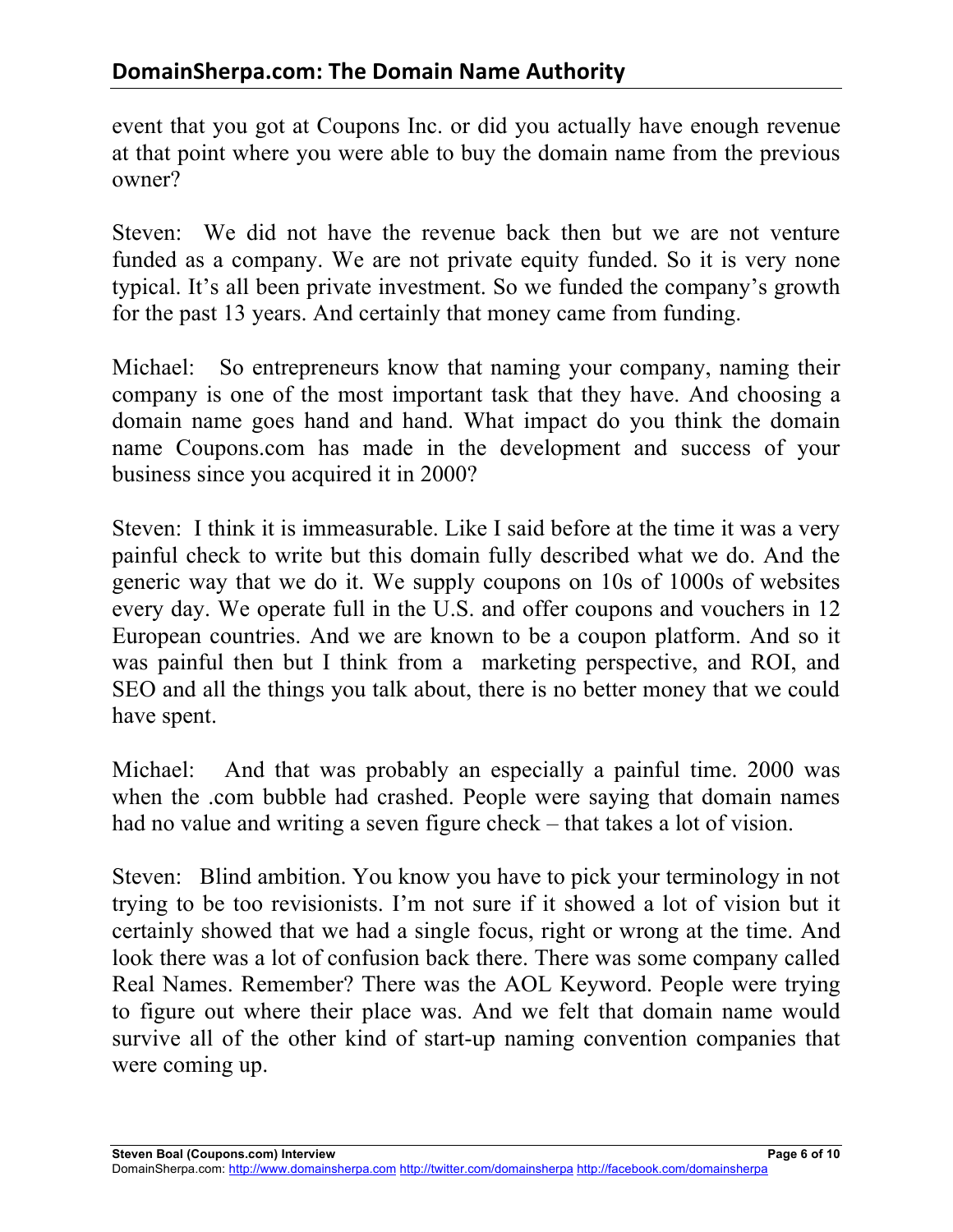Michael: So would you recommend that a start-up swing for the fences? Get some sort of funding to acquire an industry defining keyword domain name like you did with Coupons.com? Or should an entrepreneur start more conservatively, like you did also, and spend a year and a half making sure that the business has some traction first before they go out and write that big check.

Steven: That is a tough, tough question to answer in a vacuum. You know it depends on availability. You know if you strike it lucky and you find a domain for sale that fits your mission and your purpose then there is a moment in time to strike. If you spend a year and a half quietly developing a market and people get wind of it, it is a success. On of these kind of short flash successes. You are going to have a hard time acquiring a domain for not an insurmountable amount of money. But there again there is a lot of tradeoffs here.

If we'd named the company Sipidwoowoo, you know it would be no problem. Or Flippy. One of these kinds of cool catchy names. You get trademark availability, you get buzz, you get a cheap domain name but those names by definition don't describe something in the real physical world. So when you are going pure digital or you are creating something or disrupting a market with something that is unique and new. You don't have those kinds of pressures.

What we are doing is we are taking an existing mega-billion dollar industry and shifting it. So we didn't have the luxury of naming it Skippydoo.

Michael: Great point. So you broached the topic of trademarks. I'm not an attorney. Steven are you an attorney?

Steven: I am not an attorney.

Michael: Okay nobody watching this should take anything that is said here as anything but our opinions. Consult an attorney. Here is my question. I see a couple of trademarks registered for Coupons.com at the U.S. Patent and Trademark Office. Anybody can go to there and search for them. Have you

**Steven Boal (Coupons.com) Interview Page 7 of 10**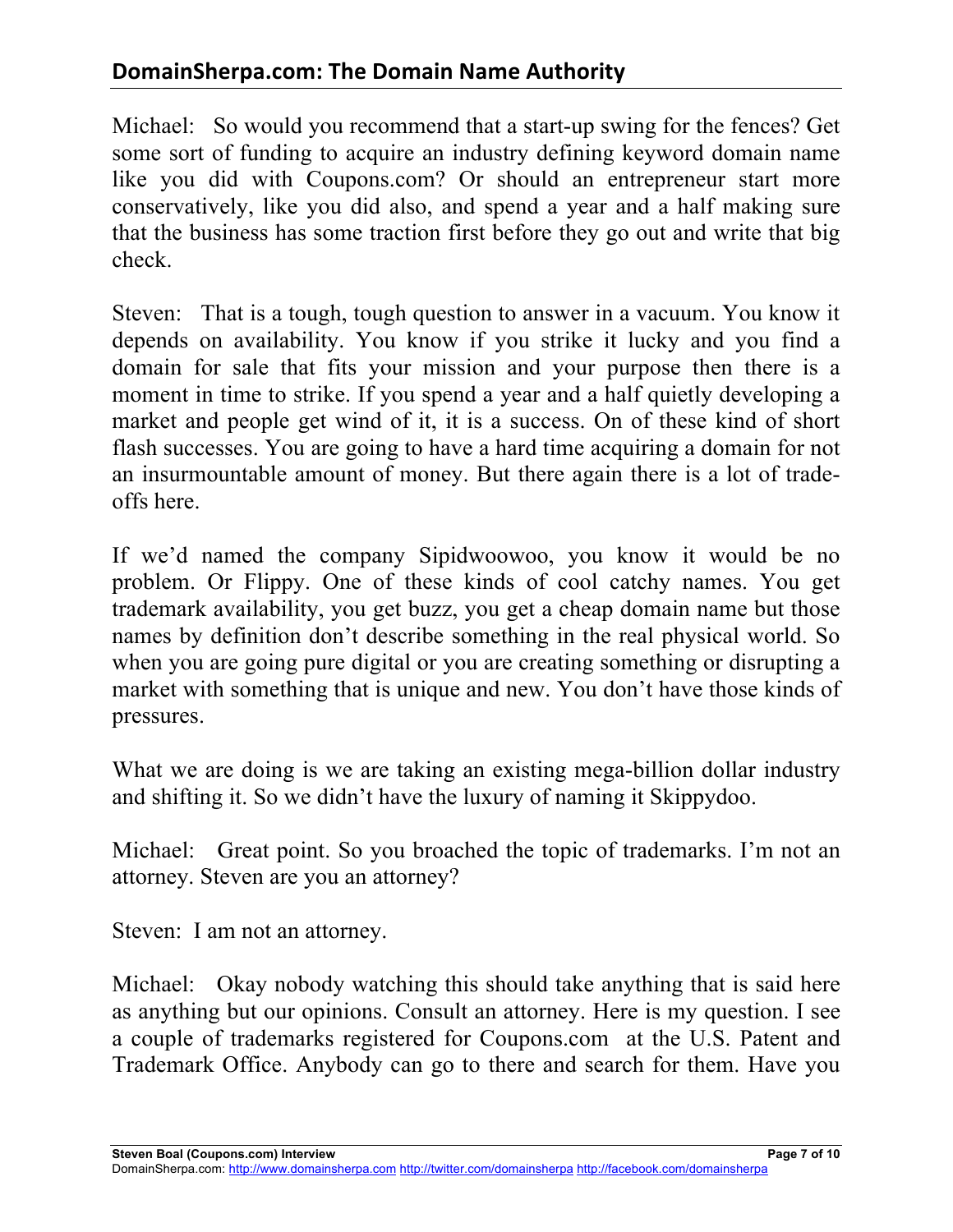been able to trademark the word coupons, the word Coupons.com, or the combination of word and symbols for Coupons.com?

Steven: I would have to defer to counsel. I really don't know what the nuance is at the Patent and Trademark Office.

Michael: I have done an interview with a domain investor and broker named Andrew Rosener who described a way to value generic domain names like Coupons.com based on keyword search volume and cost per click advertising data from Google. The formula places the price tag at about \$5 million on your domain name today. If you were to buy it today, if it was available, do you think that is about right?

Steven: Oh boy! I do not know the answer to that question at all. I will tell you we are pretty active buying domain names in and around our space. But typically the average prices is \$7,500 to \$10.000.

Michael: And what kind of domain names are you buying around your space right now?

Steven: I can't say yet but we have been pretty active buying domain names.

Michael: That leads perfectly into my next question. Many companies will buy generic word domain names and redirect them to their main site. Books.com goes to BarnesandNoble.com, toothpaste.com goes to Crest.com. You said you are buying other domain names. Do you currently own domain names that redirect people to Coupons.com?

Steven: We do. We definitely do. Probably in the hundreds. But we also are buying names that are in and around the space of promotions and couponing for adjacent product launches.

Michael: Excellent, and can you give us a flavor for the domain names that you own right now that just redirect to Coupons.com? Are you buying things like candy coupons or meat coupons or poultry coupons or things like that?

**Steven Boal (Coupons.com) Interview Page 8 of 10**

DomainSherpa.com: http://www.domainsherpa.com http://twitter.com/domainsherpa http://facebook.com/domainsherpa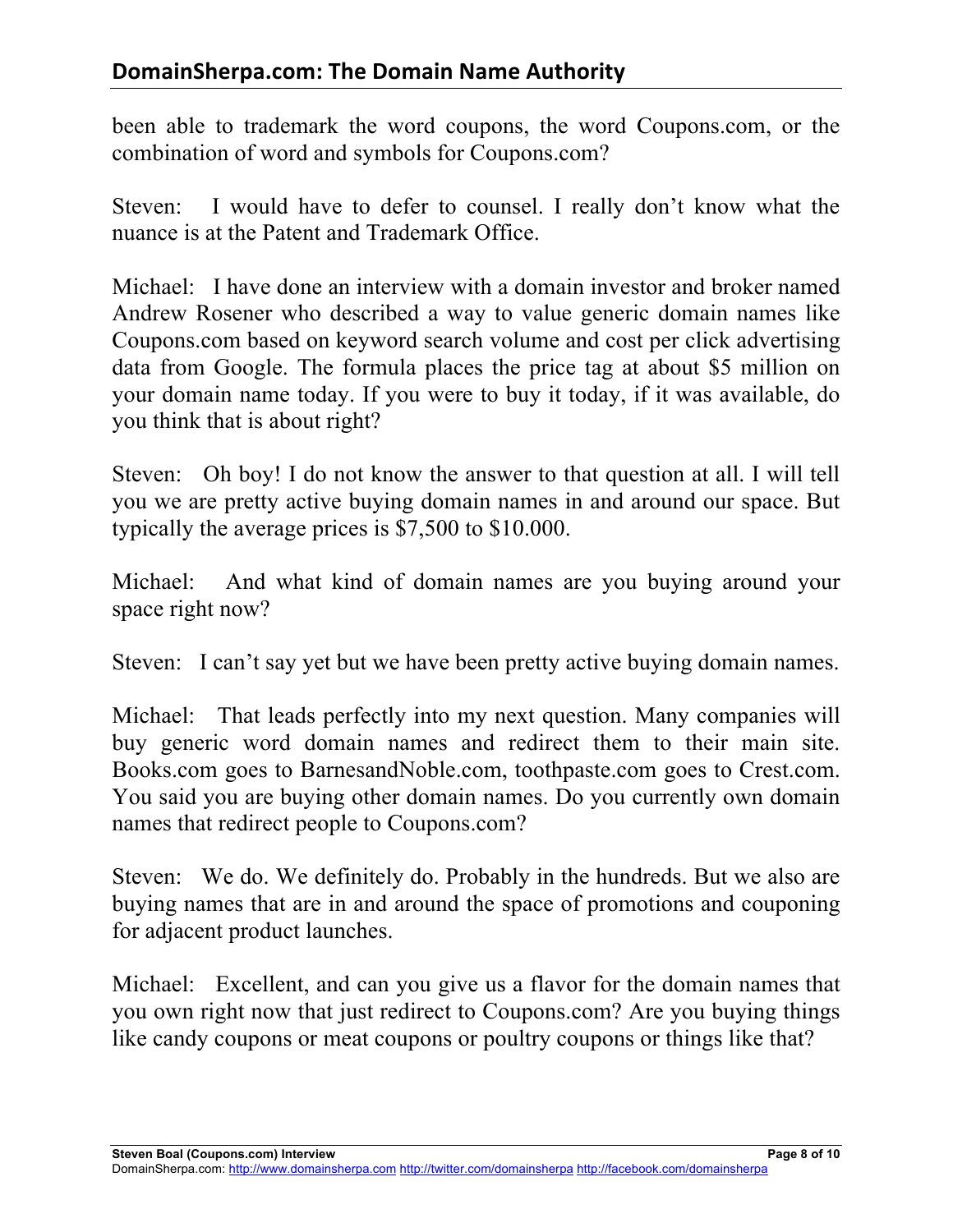Steven: I don't know. I'm sorry. There was a time here when not only did I know but I was the DNS Administrator. Unfortunately for me, but fortunately for our company that's no longer my responsibility.

Michael: No worries. So you mentioned that you were spending about \$7,500 to \$10,000 on domain names for related product launches or service launches related to Coupons.com?

Steven: Yes, things in and around the coupon and promotion space. It ranges anywhere from \$200 at the low end to \$25,000. That is the high end.

Michael: That is good to know. Venture Capitalists, Fred Wilson, who you may have heard of, of Union Square Ventures suggests that start-ups that he invests in allocate \$50,000 to buy a domain name. So we are being focused on start-ups and helping them figure out how to get the domain names, I try to bring this in. He used to advise companies to spend \$10,000 or less on a domain names, and then he upped it to \$25,000. Recently he upped it again to \$50,000. So you are on that order of magnitude. You can get them on the low end sometimes if it is just – I'm not even sure how you could buy a domain name for \$200. Most of them have been reserved. If you look at your average you are saying that it's probably around \$7,500 to \$10,000?

Steven: Yes I think that is probably fair. It is definitely going up. You know I tend to agree with that, \$25,000 to \$50,000 to buy a domain names. If it is special to you and it is going to make a difference in the way you market and feel about your products which is a lot of how we start companies. I think that probably makes sense. You know we get offers – they go all the way up to the \$100,000s. We don't buy them. Just because at this point we have got what we need at the center of our domain portfolio.

Michael: Alright, Steven thank you so much for coming on the DomainSherpa show. I wish you continued success at Coupons.com.

Steven: Thank you very much. I really appreciate being here with you.

Michael: Thank you all for watching. Bye.